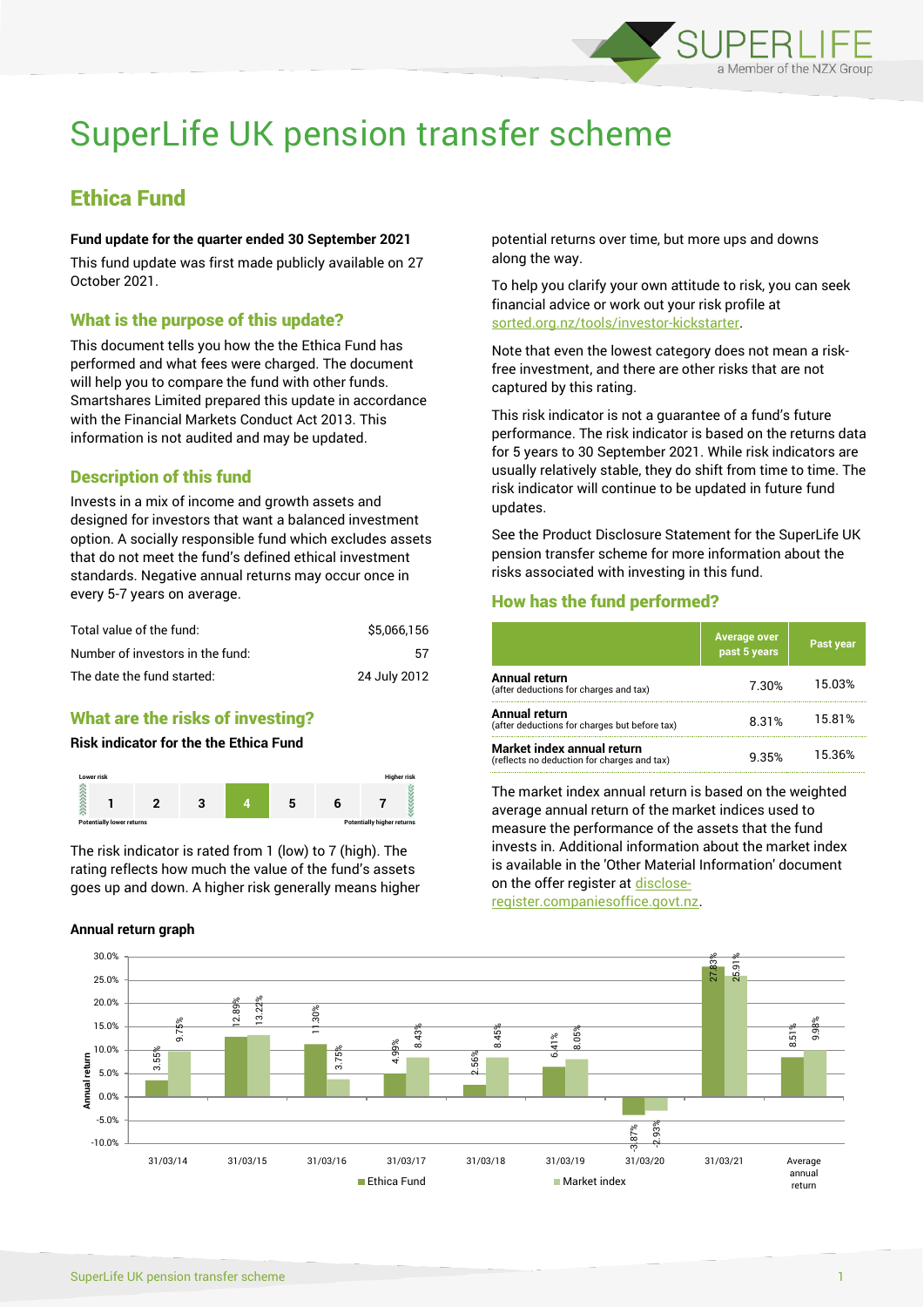

This shows the return after fund charges and tax for each year ending 31 March since the fund started. The last bar shows the average annual return since the fund started, up to 30 September 2021.

**Important:** This does not tell you how the fund will perform in the future.

Returns in this update are after tax at 28%.

#### What fees are investors charged?

Investors in the Ethica Fund are charged fund charges. In the year to 31 March 2021 these were:

|                                                       | % per annum of fund's net<br>asset value |  |
|-------------------------------------------------------|------------------------------------------|--|
| <b>Total fund charges</b>                             | 0.71%                                    |  |
| Which are made up of:                                 |                                          |  |
| <b>Total management and administration</b><br>charges | 0.71%                                    |  |
| Including:                                            |                                          |  |
| Manager's basic fee                                   | 0.70%                                    |  |
| Other management and<br>administration charges        | $0.01%^{2}$                              |  |
| Other charges                                         | Dollar amount per investor               |  |
| Administration fee                                    | \$60 per annum                           |  |

Investors may also be charged individual action fees for specific actions or decisions (for example, for transferring money into the scheme from a UK pension scheme). See the Product Disclosure Statement for the SuperLife UK pension transfer scheme for more information about those fees.

The fees set out above include GST where applicable.

Small differences in fees and charges can have a big impact on your investment over the long term.

## Example of how this applies to an investor

Jess had \$10,000 in the fund at the start of the year and did not make any further contributions. At the end of the year, Jess received a return after fund charges were deducted of \$1,503 (that is 15.03% of her initial \$10,000). Jess paid other charges of \$60. This gives Jess a total return after tax of \$1,443 for the year.

#### What does the fund invest in?

#### **Actual investment mix**

This shows the types of assets that the fund invests in.



#### **Target investment mix**

This shows the mix of assets that the fund generally intends to invest in.

| <b>Asset Category</b>        | <b>Target asset mix</b> |
|------------------------------|-------------------------|
| Cash and cash equivalents    | 1.00%                   |
| New Zealand fixed interest   | 13.00%                  |
| International fixed interest | 26.00%                  |
| Australasian equities        | 14.50%                  |
| International equities       | 38.00%                  |
| Listed property              | 7.50%                   |
| Unlisted property            |                         |
| Commodities                  |                         |
| Other                        |                         |